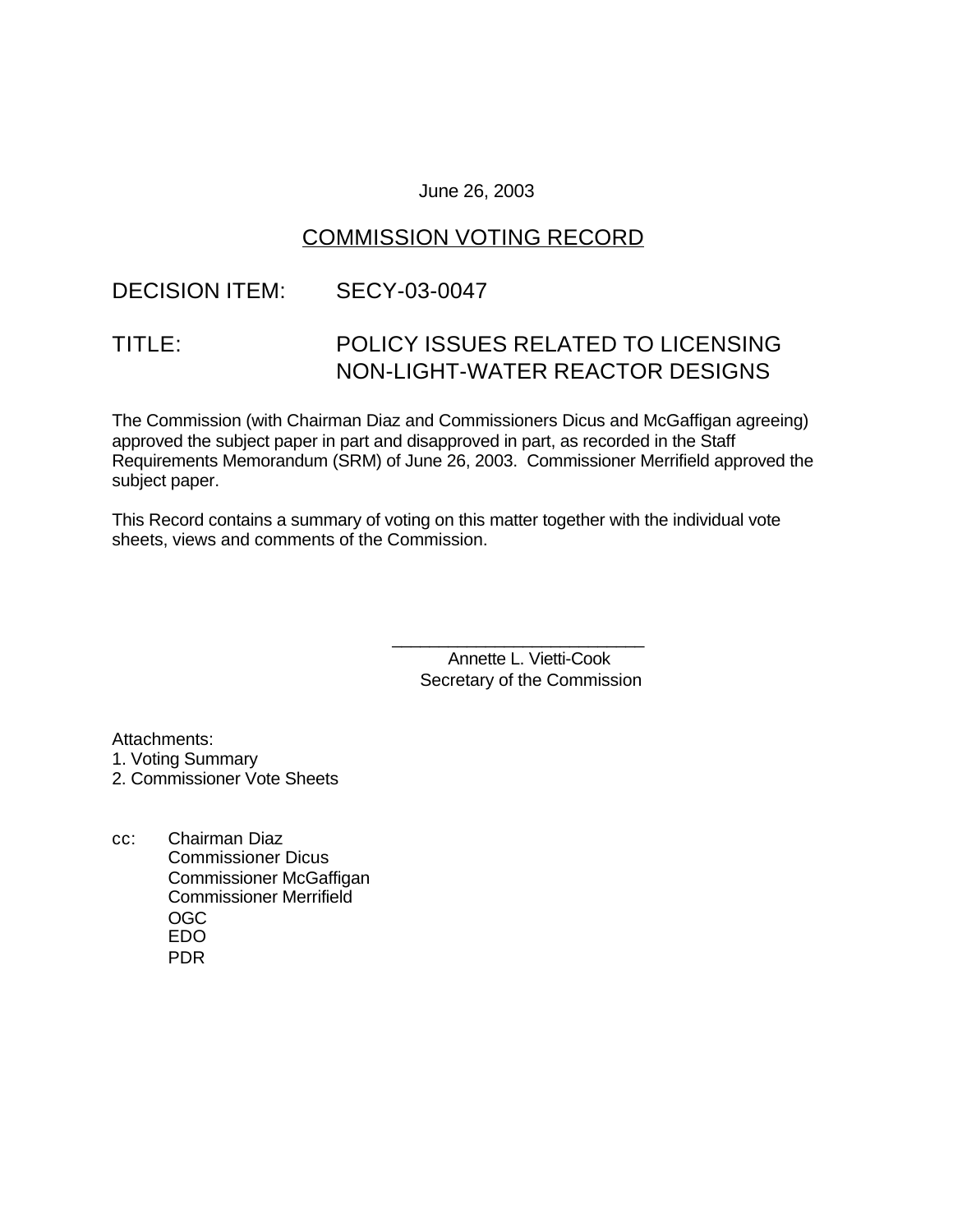### VOTING SUMMARY - SECY-03-0047

# RECORDED VOTES

 NOT APRVD DISAPRVD ABSTAIN PARTICIP COMMENTS DATE CHRM. DIAZ X X X 4/18/03 COMR. DICUS X X X 5/19/03 COMR. McGAFFIGAN X X X 6/13/03 COMR. MERRIFIELD X X 6/11/03

### COMMENT RESOLUTION

In their vote sheets, Chairman Diaz and Commissioners Dicus and McGaffigan approved the subject paper in part and disapproved in part. Commissioner Merrifield approved the paper. Subsequently, the comments of the Commission were incorporated into the guidance to staff as reflected in the SRM issued on June 26, 2003.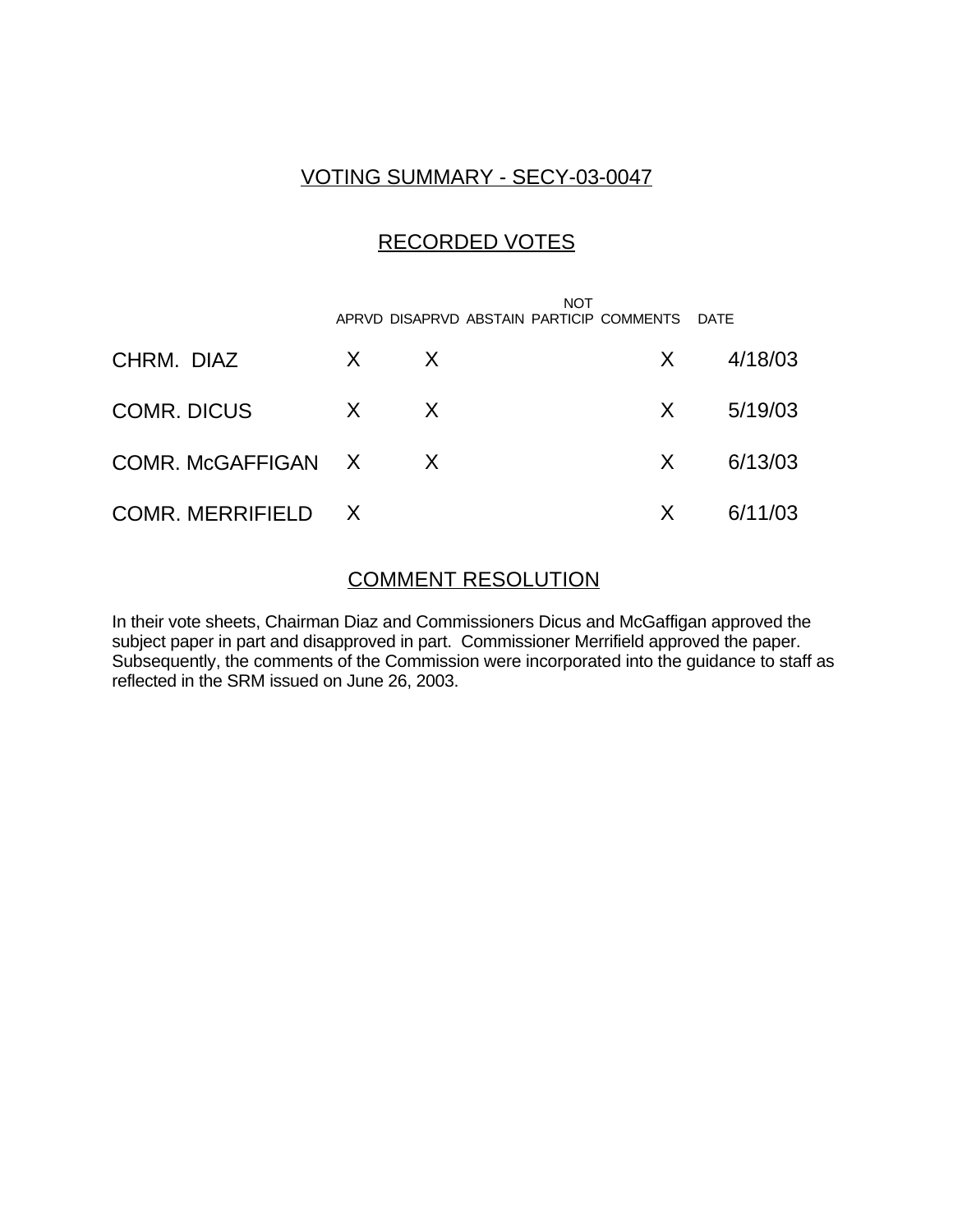#### **Commissioner Comments on SECY-03-0047**

### Chairman Diaz

I approve the staff's recommendations on issues 2, 4, 5, and 7.

Regarding issue 1, the staff should provide additional details on the options for, and associated impacts of, requiring that modular reactor designs should account for the integrated risk posed by multiple reactors. The staff will need to establish a usable definition of core damage and will need to determine if the concept of large early release frequency is meaningful or if a level 3 risk assessment would be needed. Other than this item, I approve the staff's recommendation on issue 1.

Regarding issue 3, I disapprove the staff's recommendation to "proactively participating in development of and endorsing international codes and standards where such codes and standards have been identified by applicants or pre-applicants for use in their submittals or by staff as needed to fill gaps in the NRC's non-LWR infrastructure." The staff reports that this would require one additional FTE in FY 2003 and, depending upon the number of international codes and standards NRC reviews or participates in, could require an additional 1–3 FTE/FY beginning in FY 2004. I am concerned that we would likely end up taking the lead on many issues, increasing international travel, and adding a lot of extra work in developing the codes and standards. The staff should pursue option a, specifically to "Review international codes and standards only as part of an application or pre-application review." This involves less resources and we would likely be able to charge the applicant directly for this work.

Regarding issue 6, I believe that the possible use of a confinement building instead of a containment building is a very important issue that warrants additional work. At this time there is insufficient information for the Commission to prejudge the best options and make a decision on the viability of a confinement building. The staff should develop performance requirements and criteria working closely with industry experts, e.g., designers, EPRI, etc., regarding options in this area, taking into account such features as core, fuel, and cooling systems design.

#### Commissioner Dicus

The staff has done a commendable job in identifying important potential policy issues associated with new non light water (LWR) reactor designs early in the process. It is important to keep the Commission involved in the development of the resolution of those policy issues. My comments on the each of the seven policy issues follows.

On Issue 1, I believe that an integrated, holistic approach is important. However, additional details are needed with regard to considering integrated risk. Therefore, I believe that a revision to the Commission's Policy Statement on the Regulation of Advanced Reactors should be a short term product (not an intermediate or long term product as suggested by the staff) and that the additional details should be provided as part of the Commission's review of a revised Policy Statement on the Regulation of Advanced Reactors.

For Issue 2, I approve. I note, however, that the concept of "defense-in-depth" need not be a separate policy statement. Before proceeding, the staff should consider whether it can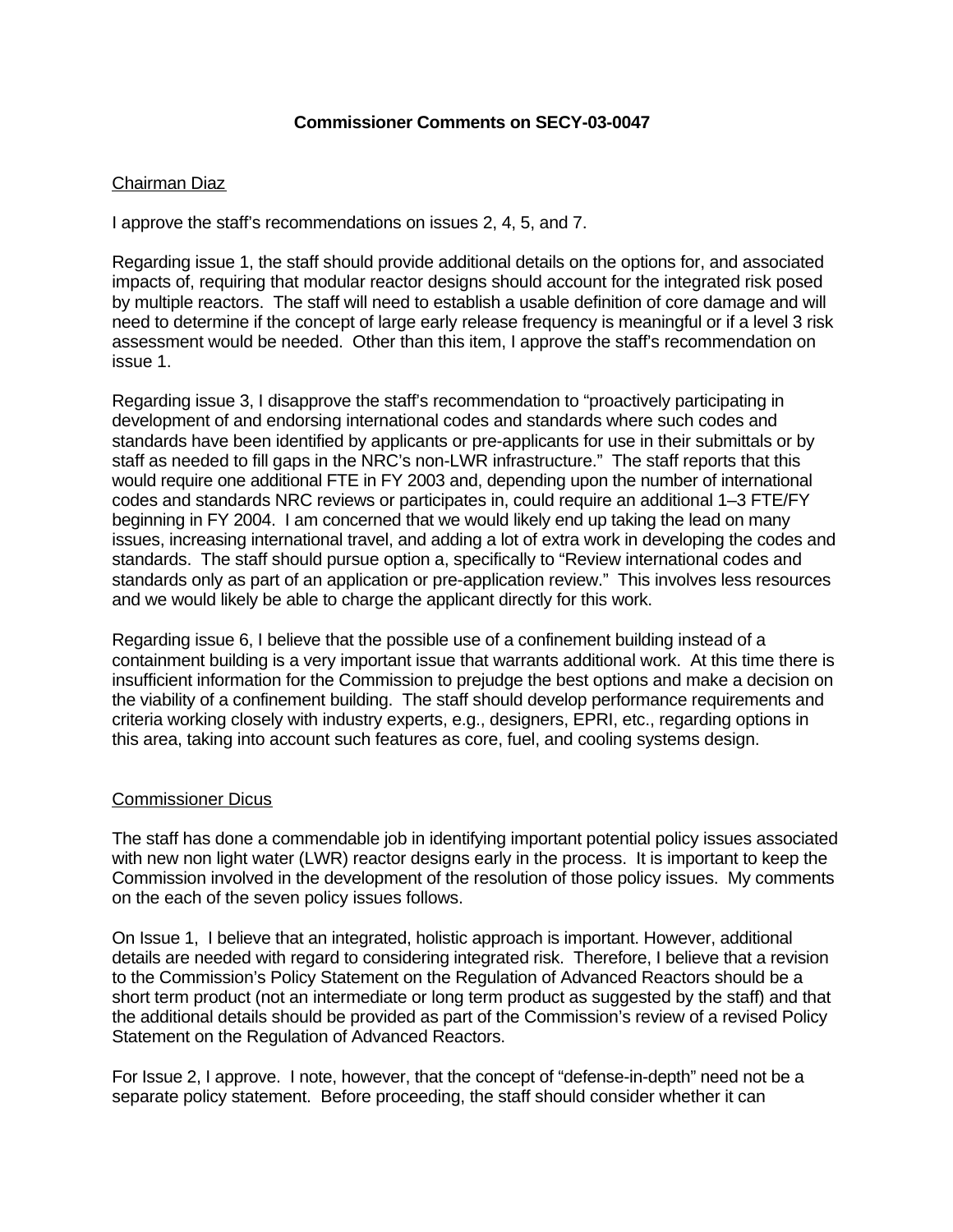accomplish the same goals in a more efficient and effective manner by updating the Commission Policy Statement on Use of Probabilistic Risk Assessment Methods in Nuclear Regulatory Activities to include a more explicit discussion of defense-in-depth, risk-informed regulation, and performance-based regulation.

I defer consideration of Issue 3 at this time. I believe that the NRC should continue to be a proactive technical leader. However, I share the Chairman's concern that this could be a resource drain where NRC assumes additional burden beyond what is anticipated. The staff should consider previous Commission guidance related to involvement in international activities, better define applicant and industry review roles, and provide more specific details regarding the level of NRC proposed involvement in international codes and standards development. The staff proposes to develop a plan after Commission approval. I believe this is out-of-sequence and in order for the Commission to fully consider this issue I believe that the staff should "develop a plan for proactive involvement in international codes and standards" and seek Commission approval of that plan.

I approve the staff's recommendations for Issues 4 and 5.

For Issue 6, I believe that the recommended resolution to this issue is before the Commission prematurely. A better understanding of the potential functional performance requirements to establish the acceptability of a containment or confinement structure is needed before the Commission can made an informed decision. Therefore, the staff should continue efforts to develop such functional performance requirements. It is important to emphasis that, beyond the technical issues, this is also a public confidence issue and, as such, the staff should seek broad stakeholder engagement and input in the development of a resolution to this issue.

Finally, I approve the staff's approach for resolving Issue 7.

### Commissioner McGaffigan

I approve the staff's recommendations for issues 2, 4, 5, and 7.

With respect to the first issue, I agree with Chairman Diaz that integrative risks may merit further consideration for modular reactor applications. Historically, the NRC has issued operating licenses to sites with as many as three units, granted Construction Permits for four at one site (Shearon Harris), and docketed another application for five at one site (Palo Verde). The staff should review those dockets for relevant historical regulatory positions on these issues, including potential precedents.

For issue 3, I join with my colleagues on the Commission in the view that it is premature to commit resources as requested by the staff. In particular, I agree with Chairman Diaz in approving "option a": reviewing international codes and standards only as part of an application or pre-application review.

I agree with my colleagues that issue 6 is not yet ripe for a decision by the Commission.